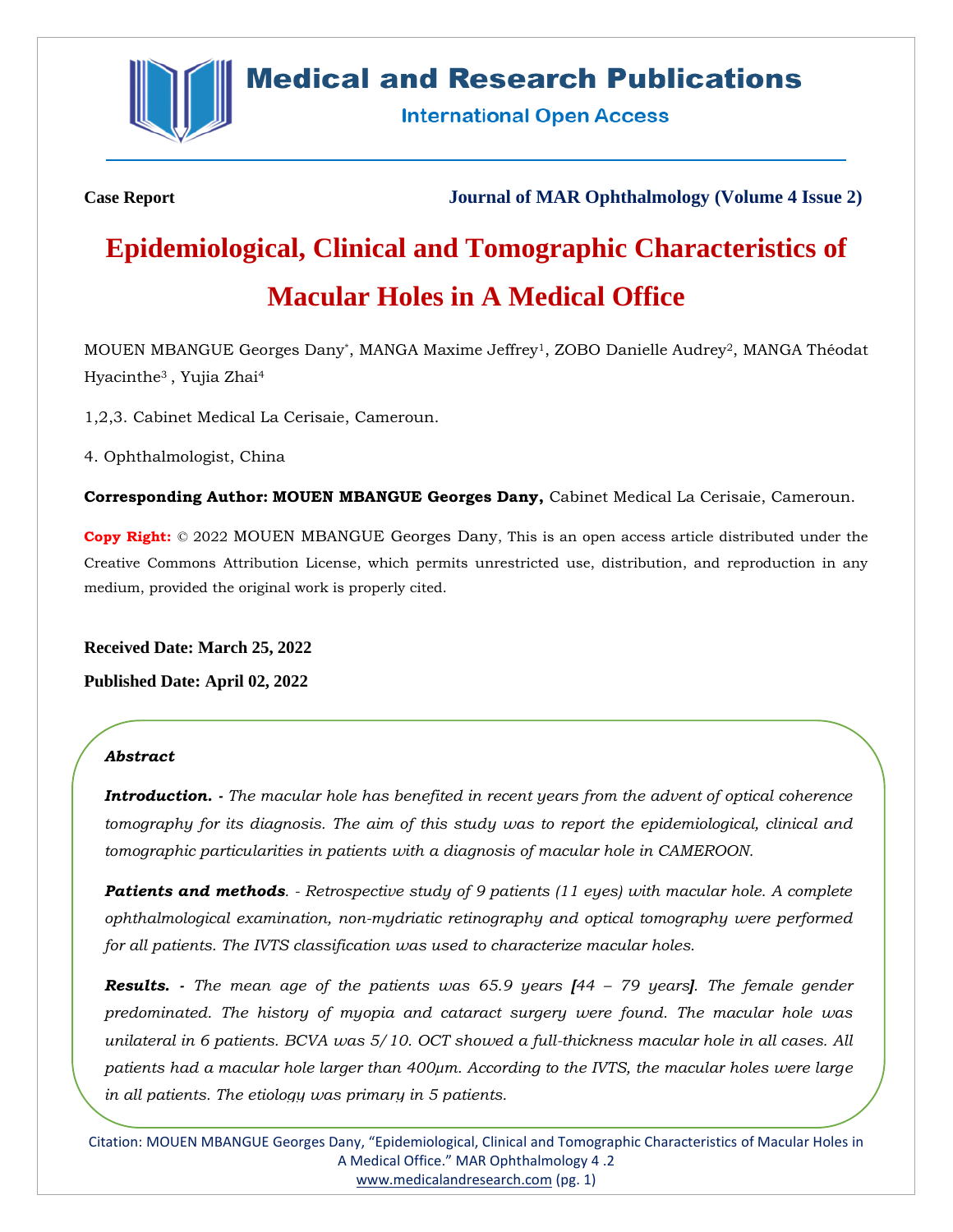*Discussion. - The characteristics of macular holes in our study are strongly linked to the accessibility of ophthalmological health care in our region.*

*Conclusion. - Female sex and age over 60 years seem to be predisposing factors to the occurrence of macular hole in the Cameroonian territory. Large macular holes according to IVTS are the only ones found in our series.*

*Key words: macular hole, Optical coherence tomography, macula*

# **Introduction**

Macular hole (TM) is a lesion of the fovea that interrupts all layers of the retina ranging from the internal limiting membrane (ILM) to the retinal pigment epithelium (EP) **[**1**]**. In recent years, its diagnosis has greatly benefited from the advent of optical coherence tomography (OCT) **[**2**]**. In 2013, the International Vitreomacular Traction Study Group (IVTS) proposed a new simplified classification of macular holes **[**3**]**. The aim of this study was to report the epidemiological, clinical and tomographic particularities in patients with a diagnosis of macular hole in CAMEROON.

# **Patients and methods**

This is a retrospective study of 9 patients (11 eyes) who presented a clinical picture and a tomographic aspect of macular hole collected at the LA CERISAIE medical office (Douala, Cameroon) between June 2018 and December 2021.

The interrogation had specified the general and ophthalmological history. Each patient underwent a complete ophthalmological examination with measurement of visual acuity, ocular tone measurement, biomicroscope examination and fundus examination after pupillary dilation using a VOLK non-contact lens. Retinography and optical coherence tomography (OCT) were performed in all our patients. The classification of macular holes (TM) was carried out according to the criteria of the International Vitreomacular Traction Study group (IVTS) of 2013. The IVTS classification distinguishes three elements to characterize a full-thickness macular hole:

•the size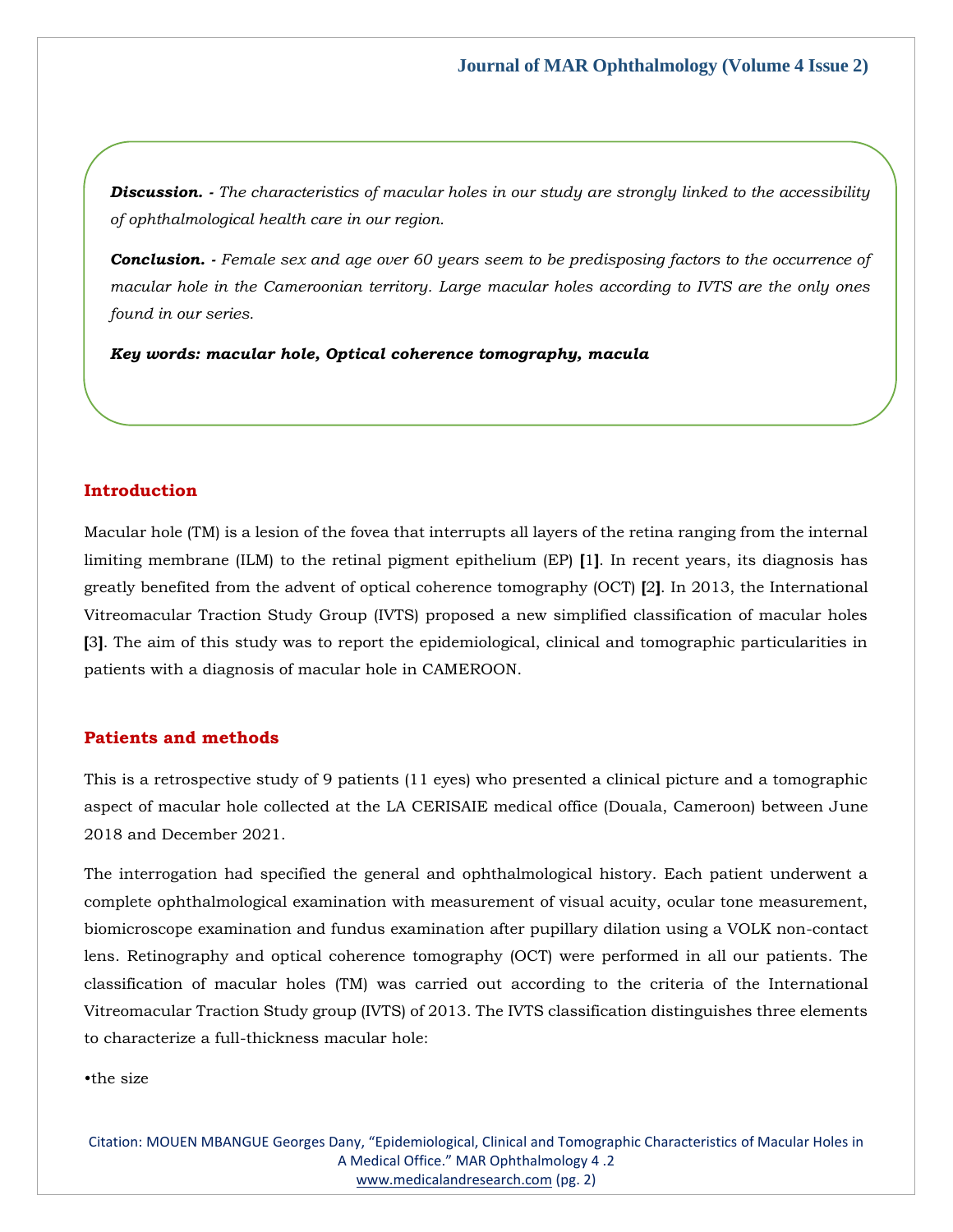Small: ˂ 250 µm

Medium:  $250 \mu m$  and  $\lt 400 \mu m$ 

Large:  $\geq 400 \mu m$ 

• the presence or absence of vitreomacular traction (TVM)

• the etiology: primary (initiated by a TVM) or secondary (trauma or other pathologies)

The following data were collected: age, sex, history, affected eye, best visual acuity (BCVA) of the affected eye, size of the macular hole (TM) and the etiology found.

# **Results**

The average age of our patients was 65.6 years **[**44 – 79 years**]** with a female predominance (6 cases/9). Myopia was found in 3 patients. Ocular trauma was found in one patient (Table 1 – case 8). A history of cataract surgery was found in 2 cases. The right eye was the affected eye in 6 patients. BCVA was 5/10 with a minimum of  $1/10$ . The involvement was bilateral in 2 patients (Table  $1$  – cases 5 and 6). Nonmydriatic retinography revealed a macular hole in all patients. OCT showed a full-thickness macular hole in all cases. The average size of macular holes was 729 µm **[**416 – 960 µm**]**. The size of the macular hole was greater than 400 µm in all patients. It was a large macular hole in all our patients. The etiology of the macular hole was primary in 5 cases and secondary in 4 patients.



Figure 1. Rounded orange zone, with clear limits at the level of the macula (white arrow), detachment of the posterior hyaloid from the vitreous full-thickness opening in the center of the macula with a diameter of 697µm, microcystic thickening of the edges of the hole

Citation: MOUEN MBANGUE Georges Dany, "Epidemiological, Clinical and Tomographic Characteristics of Macular Holes in A Medical Office." MAR Ophthalmology 4 .2 [www.medicalandresearch.com](http://www.medicalandresearch.com/) (pg. 3)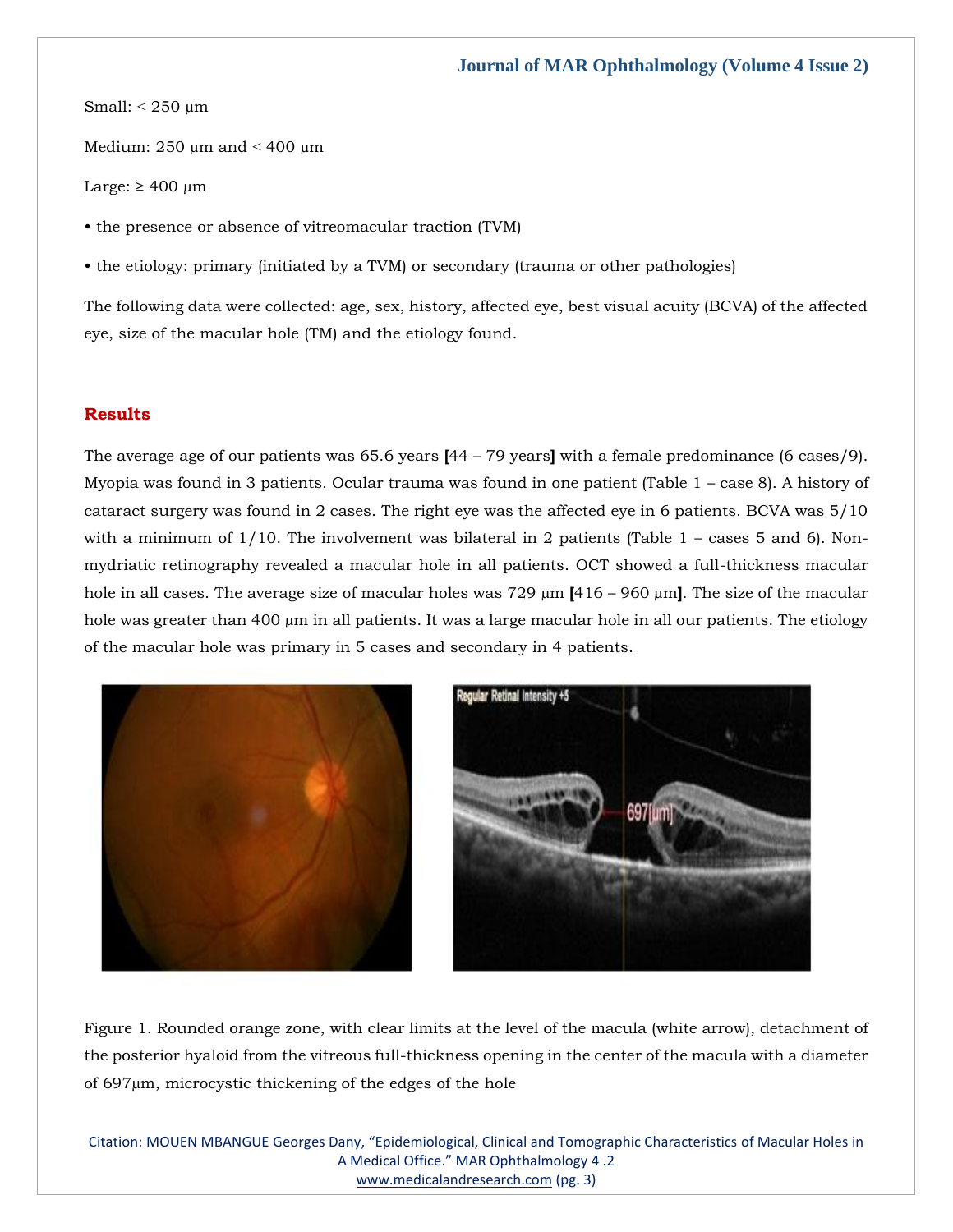

Figure 2. Right eye of case 6.

 $\mathcal{L}$ 

|   | Case Age<br>(Yea<br>rs) | Sex | Background                            | Affecte<br>d eye | <b>MAVC</b><br>Affected<br>Eye | Size of the<br>TM $(\mu m)$ | Etiology  |
|---|-------------------------|-----|---------------------------------------|------------------|--------------------------------|-----------------------------|-----------|
| 1 | 65                      | F   | open-angle<br>Primary<br>glaucoma     | FROM             | 2/10                           | 826                         | Primary   |
| 2 | 44                      | м   | Myopia                                | FROM             | 2/10                           | 746                         | Secondary |
| з | 71                      | F   | High blood pressure                   | AND              | 2/10                           | 960                         | Primary   |
| 4 | 75                      | F   | OG Cataract Surgery                   | AND              | 2/10                           | 767                         | Secondary |
| 5 | 72                      | F   | Myopia                                | <b>FROM</b>      | 1/10                           | 779                         | Primary   |
|   |                         |     |                                       | AND              | 1/10                           | 697                         |           |
| 6 | 68                      | F   | blood<br>High<br>pressure             | <b>FROM</b>      | 4/10                           | 837                         | Primary   |
|   |                         |     | Hyperthyroidism                       | AND              | 5/10                           | 662                         |           |
| 7 | 57                      | М   | Macular Surgery OD Type<br>2 Diabetes | <b>FROM</b>      | 4/10                           | 697                         | Primary   |
| 8 | 60                      | F   | Right eye trauma                      | <b>FROM</b>      | 1/10                           | 633                         | Secondary |
|   |                         |     | Myopia                                |                  |                                |                             |           |
|   |                         |     | Sparkling Synchisis                   |                  |                                |                             |           |
| 9 | 79                      | м   | OG Cataract Surgery                   | AND              | 1/10                           | 416                         | Secondary |
|   |                         |     | High blood pressure                   |                  |                                |                             |           |
|   |                         |     | Type 2 diabetes                       |                  |                                |                             |           |

F: Feminine; M: Male; MAVC: Better corrected visual acuity; OD: Right eye; OG: Left eye; TM: Macular hole; TVM: Macular vitreous traction

Citation: MOUEN MBANGUE Georges Dany, "Epidemiological, Clinical and Tomographic Characteristics of Macular Holes in A Medical Office." MAR Ophthalmology 4 .2 [www.medicalandresearch.com](http://www.medicalandresearch.com/) (pg. 4)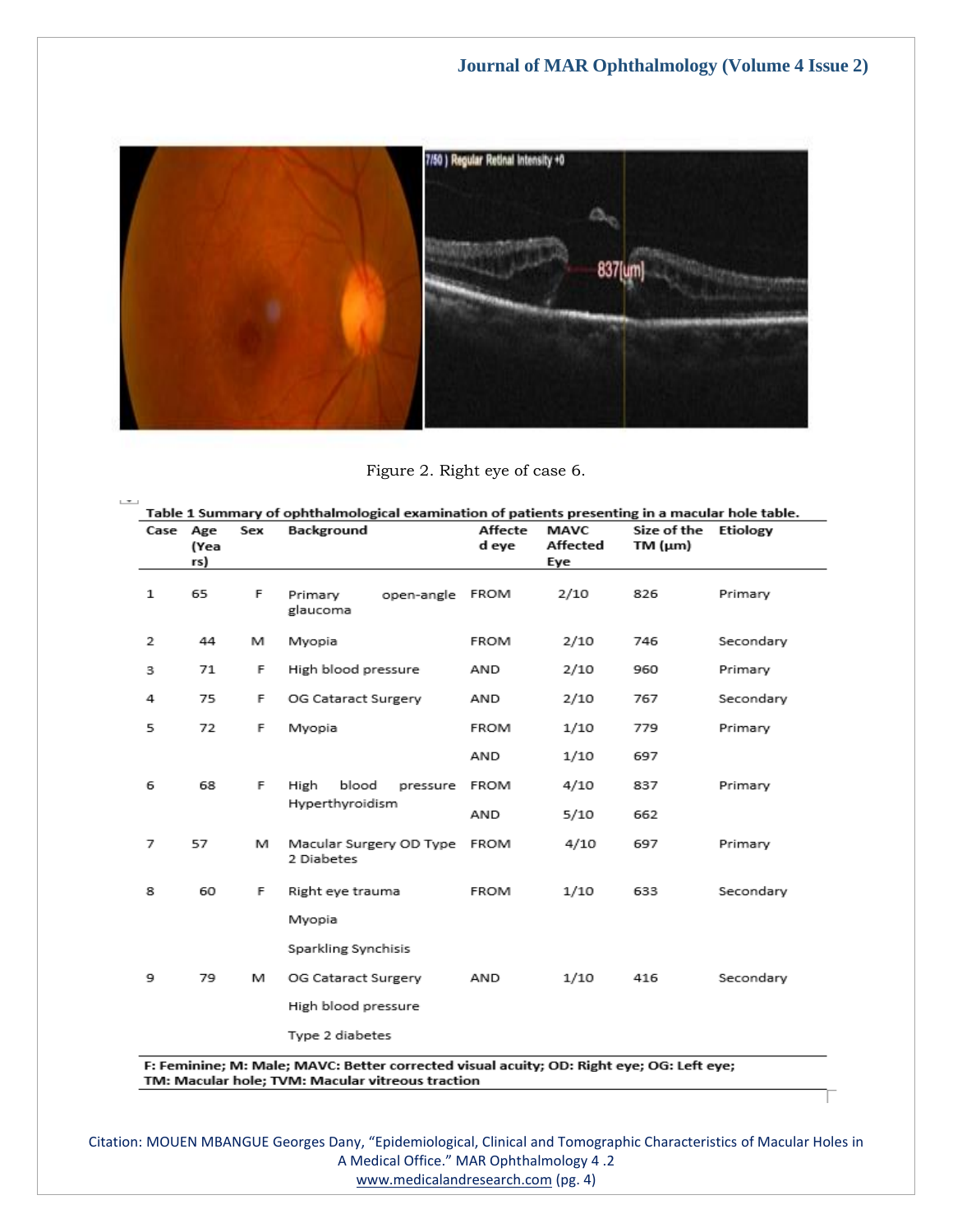#### **Discussion**

The prevalence of macular hole in the general population is low, varying from 0.02% to 0.8% **[**4**]** according to studies carried out mainly in developed countries. In Cameroon, apart from the studies that were generally interested in blindness, no study deals specifically with macular holes. OMGBA **[**5**]** found a prevalence of 0.2% macular hole among patients with blindness. AJAYI **[**6**]** in his study found a prevalence of 6.6% in the SOUTH-SOUTH region of Nigeria.

The female sex predominated in the study with 6 out of 9 patients and this constant predominance in the literature **[**6, 7, 8**]**, suggested that the female sex was a predisposing factor **[**4**]**.

The average age of our patients was 65.9 years, which is similar to the Nigerian **[**6**]** and Norwegian **[**8**]** studies which found an average age of 61 and 69.3 years respectively. Conversely BOUAZZA **[**9**]** found an average age of 51 years, this could be explained by the fact that his study focused specifically on idiopathic macular holes.

The antecedents of hypertension and diabetes were found in our patients, which is superimposed on the results of AJAYI **[**6**]**, which found 23% of hypertensives and 2 diabetic patients. The study conducted in Nigeria found pseudophakia in one patient **[**6**]**. We had a higher number in our sample. Indeed, an incidence of macular hole in the pseudophakic has been reported, explained by the structural and biochemical modifications of the vitreous engendered during surgery.

The laterality of the attack was not very telling. In our series, involvement of the left eye was found in the majority of cases. Finally, 2 of our patients had bilateral involvement. It is described in the literature, a tendency to bilateralization in 10% of cases **[**4,6**]**.

The collapse of visual acuity in the affected eye was found in all our patients. The BCVA was 5/10 in our sample and it was 3/10 in the BOUAZZA study **[**9**]**.

The average size of the macular hole was 729 µm in our series. CHANDRA **[**7**]** and FORSAA **[**8**]** found a much lower average of 434.6 µm and 435 µm respectively. This disparity could be explained by the difficulty of access to eye health care in our region. The costs of the ophthalmological consultation and the OCT examination amount to 15,000 CFA francs (about 23 euros) and 50,000 CFA francs (about 76 euros) respectively. These associated costs are much higher than the guaranteed interprofessional minimum wage (SMIG) in Cameroon, which is 36,270 CFA francs **[**10**]**. Added to this, the great disparity of practitioners and the distance from health facilities are elements that delay both the diagnosis and the care of patients. These cumulative factors would be at the origin of the large macular holes observed in our study.

Vitreomacular traction (TVM) is the most frequently found etiology **[**11,12**]**. The Nigerian **[**6**]** and Norwegian **[**8**]** studies with respective rates of 89.1% and 86% confirmed the data in the literature, and

Citation: MOUEN MBANGUE Georges Dany, "Epidemiological, Clinical and Tomographic Characteristics of Macular Holes in A Medical Office." MAR Ophthalmology 4 .2 [www.medicalandresearch.com](http://www.medicalandresearch.com/) (pg. 5)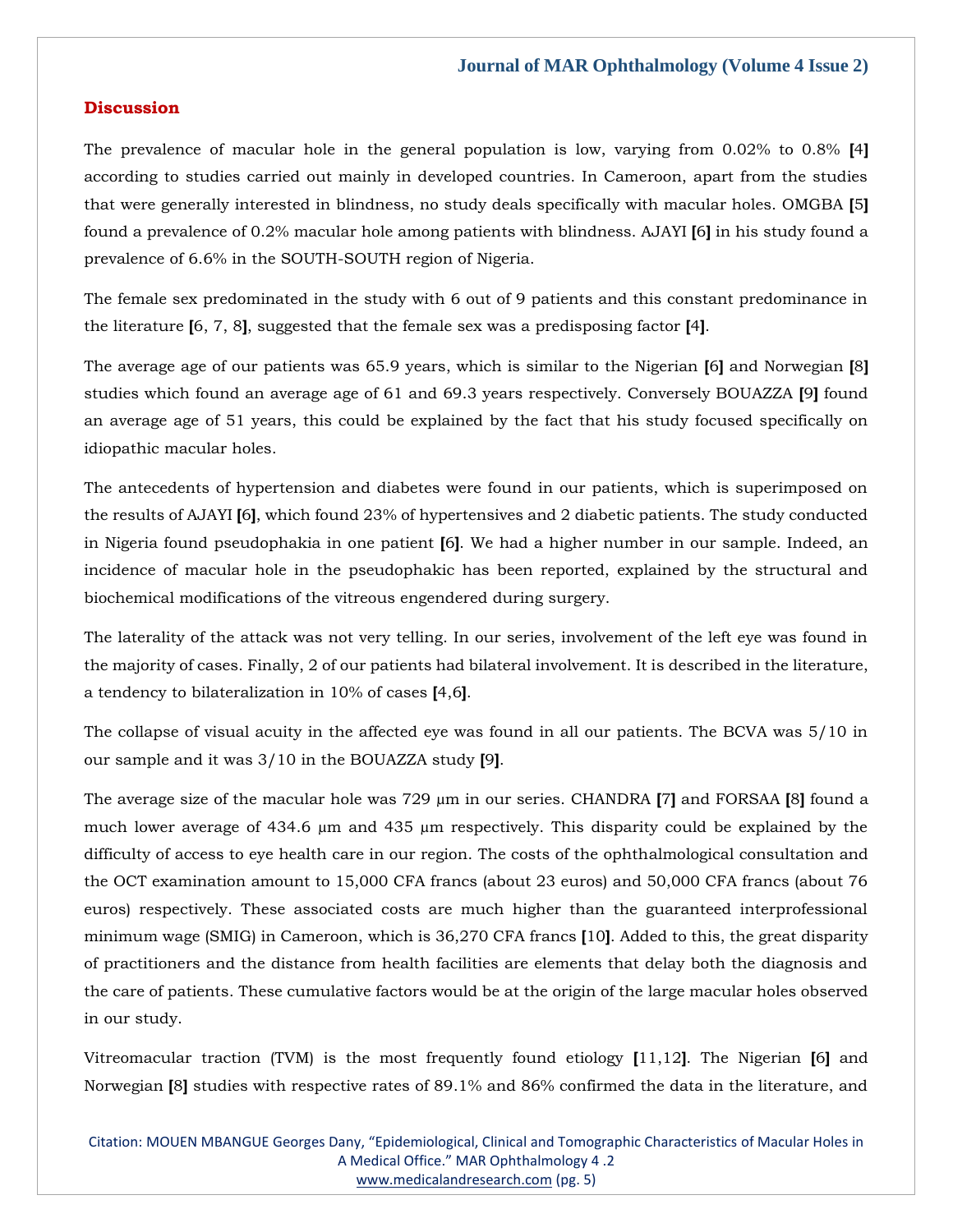### **Journal of MAR Ophthalmology (Volume 4 Issue 2)**

the same was true for our sample. The other etiologies found were myopia **[**13**]**, ocular trauma **[**6,8**]** and cataract surgery **[**6**]**. These secondary etiologies are found in our series as well as the British **[**7**]**, Nigerian **[**6**]** and Norwegian **[**8**]** series.

#### **Conclusion**

Macular hole is an infrequent and potentially blinding macular pathology. Vitreomacular traction is the primary cause of this condition. Knowledge of its tomographic appearance is an important aspect in its diagnosis and management.

# **Declaration of interests**

The authors declare that they have no conflicts of interest.

#### **References**

**[**1**]** Darugar A. Réal.Ophtalmol 2015;223:47-50.

**[**2**]** Frau E. Macular holes. Réal Ophthalmol 2012; 190:31-35.

**[**3**]** Duker JS, Kaiser PK, Binder S et al. The International Vitreomacular Traction Study Group classification of vitreomacular adhesion, traction, and macular hole. Ophthalmol 2013;120:2611-19.

**[**4**]** McCannel CA, Ensminger JL, Diehl NN, Hodge DN. Population-based incidence of macular holes. Ophthalmol, 2009; 116:1366-9.

**[**5**]** Omgbwa Eballé A, Ebana Mvogo E, Koki G, Nyouma Mounè E, Teutu C, Ellong A, Bella AL. Prevalence and causes of blindness at a tertiary hospital in Douala, Cameroon. Clin Ophthalmol 2011;5:1325-31.

**[**6**]** Ajayi IA, Olusola J, Omotoye, Adegbehingbe S. Epidemiological Review of Macular Hole in Ekiti, Southwestern Nigeria. Open J. Ophthalmol 2020;10:276-82.

**[**7**]** Chandra A, Lai M, Mitry D, Banerjee PJ, Flayeh H, Negretti G, Kumar N, Wickham L. Ethnic variation in primary idiopathic macular hole surgery. Eye 2017;31:708–12.

**[**8**]** Forsaa VA, Birger Lindtjorn B, Kvaloy JT, Froystein T, Krohn J. Epidemiology and morphology of fullthickness macular holes. Acta Ophthalmol 2018;96:397–04.

**[**9**]** Bouazza M, Boukhrissa M, Mchachi A, Benhmidoune L, Rachid R, Amraoui A. Idiopathic macular holes: clinical and therapeutic aspects Journal de la Société Marocaine d'Ophtalmologie 2015;24:77-82.

Citation: MOUEN MBANGUE Georges Dany, "Epidemiological, Clinical and Tomographic Characteristics of Macular Holes in A Medical Office." MAR Ophthalmology 4 .2 [www.medicalandresearch.com](http://www.medicalandresearch.com/) (pg. 6)